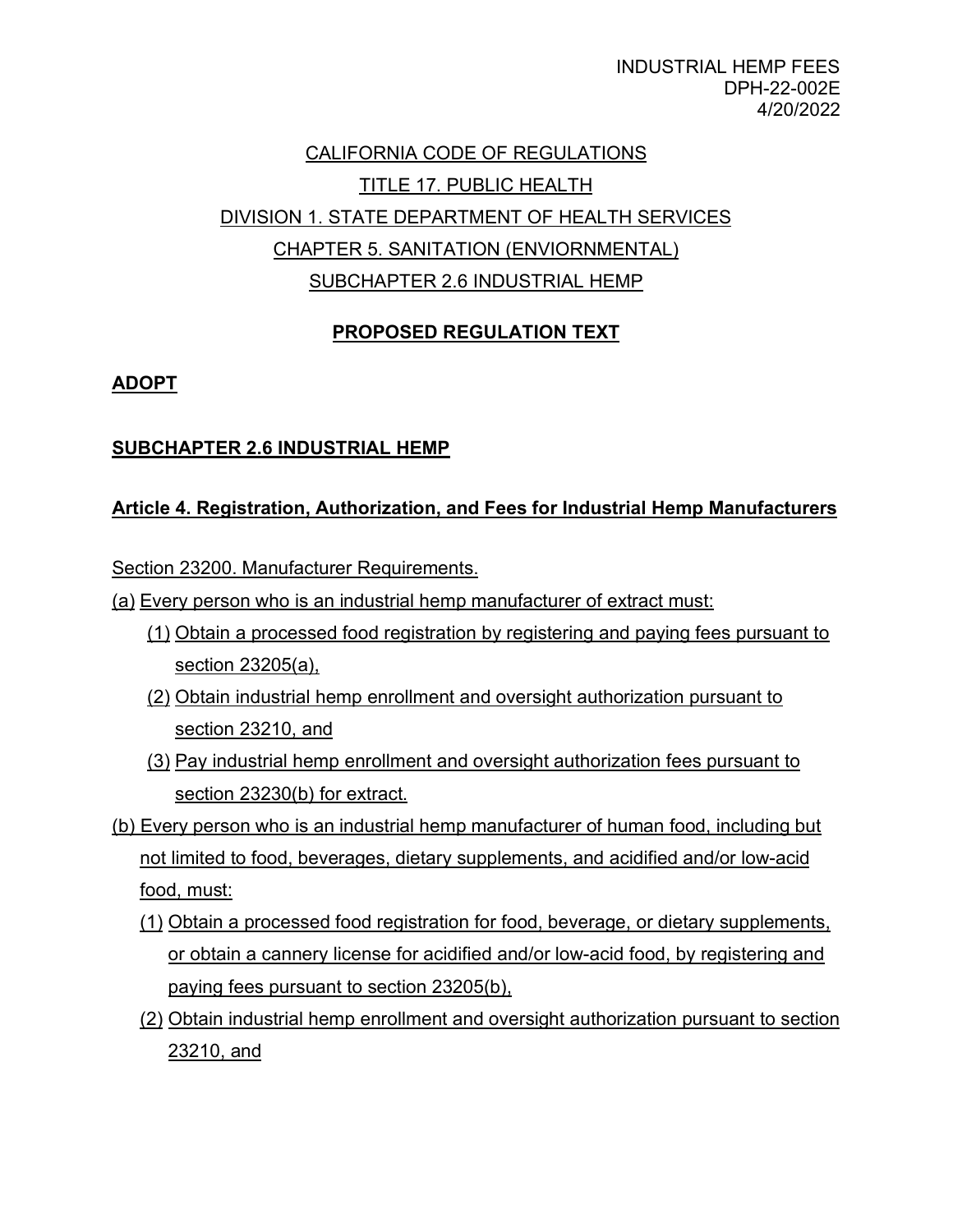- (3) Pay industrial hemp enrollment and oversight authorization fees pursuant to section 23230(c) for human food.
- (c) Every person who is an industrial hemp manufacturer of processed pet food must:
	- (1) Obtain a processed pet food license by registering and paying fees pursuant to section 23205(c),
	- (2) Obtain industrial hemp enrollment and oversight authorization pursuant to section 23210, and
	- section 23230(c) for processed pet food. (3) Pay industrial hemp enrollment and oversight authorization fees pursuant to
- (d) Every person who is an industrial hemp manufacturer of cosmetics must:
	- (1) Obtain a cosmetics registration by registering and paying fees pursuant to section 23205(d),
	- (2) Obtain industrial hemp enrollment and oversight authorization pursuant to section 23210, and
	- section 23230(c) for cosmetics. (3) Pay industrial hemp enrollment and oversight authorization fees pursuant to
- (e) Every person who is an industrial hemp manufacturer of inhalable products must:
	- 23210, and (1) Obtain industrial hemp enrollment and oversight authorization pursuant to section
	- (2) Pay industrial hemp enrollment and oversight authorization fees pursuant to section 23230(c) for inhalable products.

Note: Authority cited: Sections 100275, 110065, 131000, 131050, 131051, 131052, and 131200, Health and Safety Code. Reference: Sections 111923.3 and 111923.5, Health and Safety Code.

Section 23205. Requirements for Registration.

 (a) Extract. Every person who manufactures industrial hemp extract in this state, and every person who manufactures industrial hemp extract outside this state for import into this state, must obtain and maintain a processed food registration by registering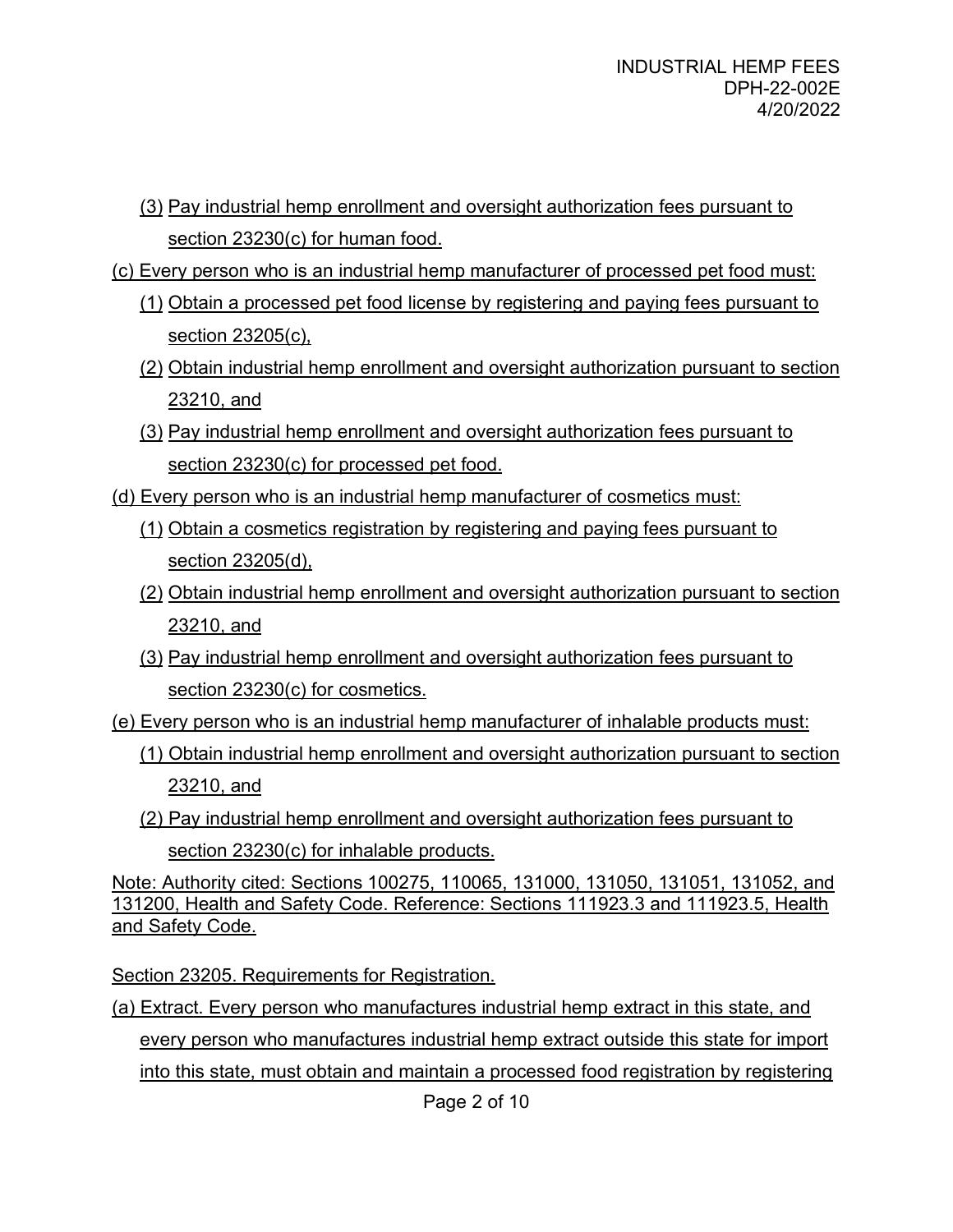with the department, annually renewing its registration, and paying applicable nonrefundable fees pursuant to Health and Safety Code, Division 104, Part 5, Chapter 5, Article 2 (commencing with section 110460).

- (b) Human food. Every person who manufactures industrial hemp human food in this state must, according to food type, do as follows:
	- (1) For food, beverage, or dietary supplements:
		- department, annually renewing its registration, and paying applicable nonrefundable fees pursuant to Health and Safety Code, Division 104, Part 5, (A) Obtain and maintain a processed food registration by registering with the Chapter 5, Article 2 (commencing with section 110460), and
		- (B) Pay all required additional registration fees, including but not limited to fees pursuant to Health and Safety Code, Division 104, Part 5, Chapter 5, Article 2, section 110466, 110471, and 110485.
	- (2) For acidified and/or low-acid food:
		- (commencing with section 112750), and (A) Obtain and maintain a cannery license by registering with the department, annually renewing its registration, and paying applicable nonrefundable fees pursuant to Health and Safety Code, Division 104, Part 6, Chapter 8, Article 4
		- 4, section 112765 and 112770. (B) Pay all required additional payments, including but not limited to costs pursuant to Health and Safety Code, Division 104, Part 6, Chapter 8, Article
- Part 6, Chapter 10 (commencing with section 113025). Part 6, Chapter 10 (commencing with section 113025). (d) Cosmetics. Every person who manufactures industrial hemp cosmetics in this state (c) Processed pet food. Every person who manufactures industrial hemp processed pet food in this state must obtain and maintain a processed pet food license by registering with the department, annually renewing its registration, and paying applicable nonrefundable fees pursuant to Health and Safety Code, Division 104,
- must obtain and maintain a cosmetics registration by registering with the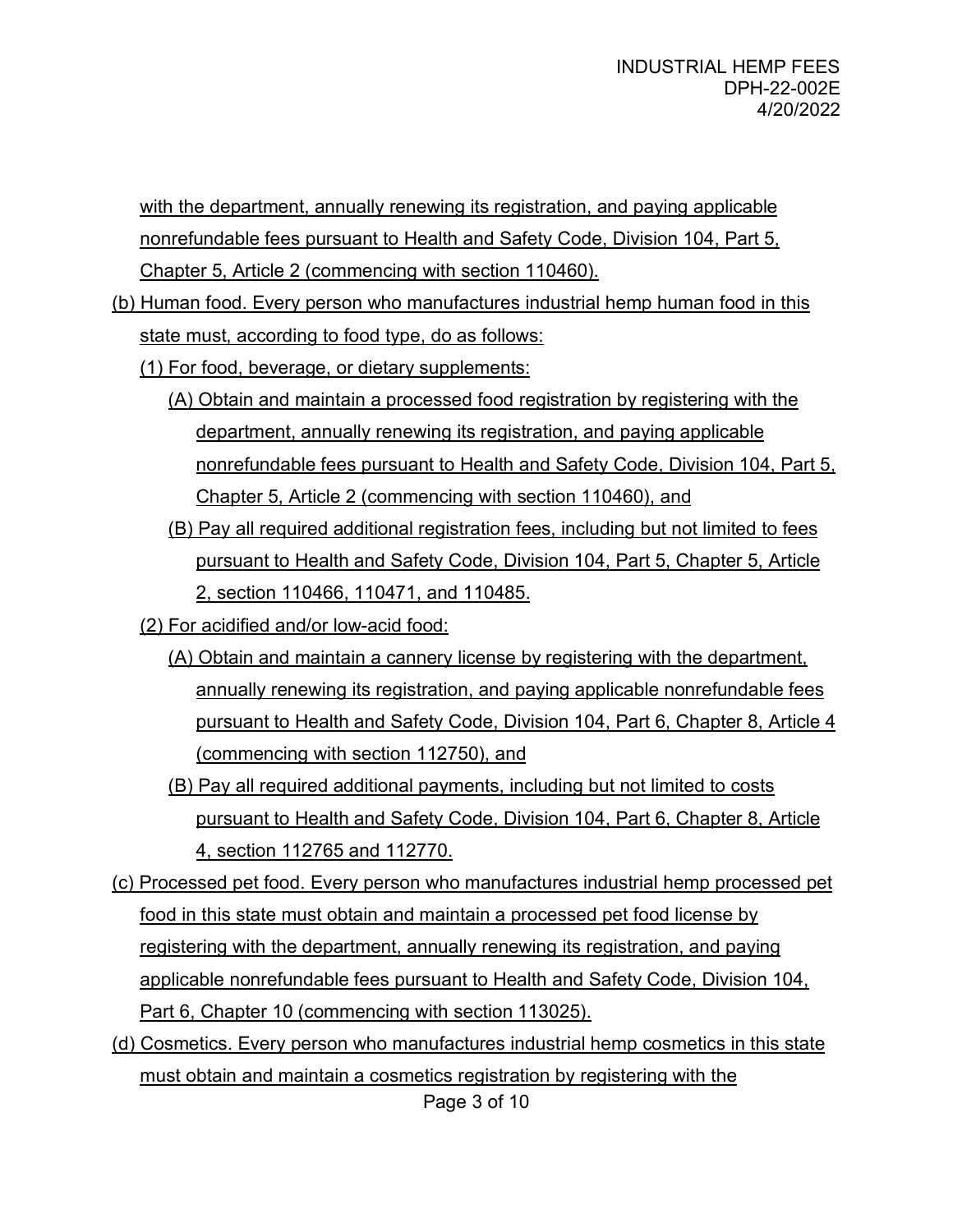department, annually renewing its registration, and paying applicable nonrefundable (commencing with section 111795). fees pursuant to Health and Safety Code, Division 104, Part 5, Chapter 7, Article 4

Note: Authority cited: Sections 100275, 110065, 131000, 131050, 131051, 131052, and 131200, Health and Safety Code. Reference: Section 111923.3, Health and Safety Code.

Section 23210. Requirements for Industrial Hemp Enrollment and Oversight Authorization.

 in this state, must obtain an industrial hemp enrollment and oversight authorization and Every person who is required to register with the department according to Section 23205, and every person who is an industrial hemp manufacturer of inhalable products is subject to all of the following:

- (a) A new authorization application must be accompanied by full payment payable to the department of a nonrefundable authorization fee pursuant to section 23230.
- (b) A renewal authorization application must be accompanied by full payment payable to the department of a nonrefundable authorization fee pursuant to section 23230 and must be submitted annually prior to the expiration date.
- (c) An applicant that does not pay the authorization fee or paid an amount less than the appropriate authorization fee will be considered as having an incomplete application and must not manufacture products containing industrial hemp.
- appropriate fee within 30 calendar days of being notified by the department. (d) An applicant that does not pay the authorization fee or paid an amount less than the appropriate authorization fee must pay the appropriate fee or the balance of the
- (e) A separate authorization application and fee is required for each place of processing, manufacturing, packing, repacking, labeling, warehousing, or holding.
- (f) An applicant must immediately notify the department of any changes to the authorization application information.
- (g) An authorization issued is valid for one year from the date of application.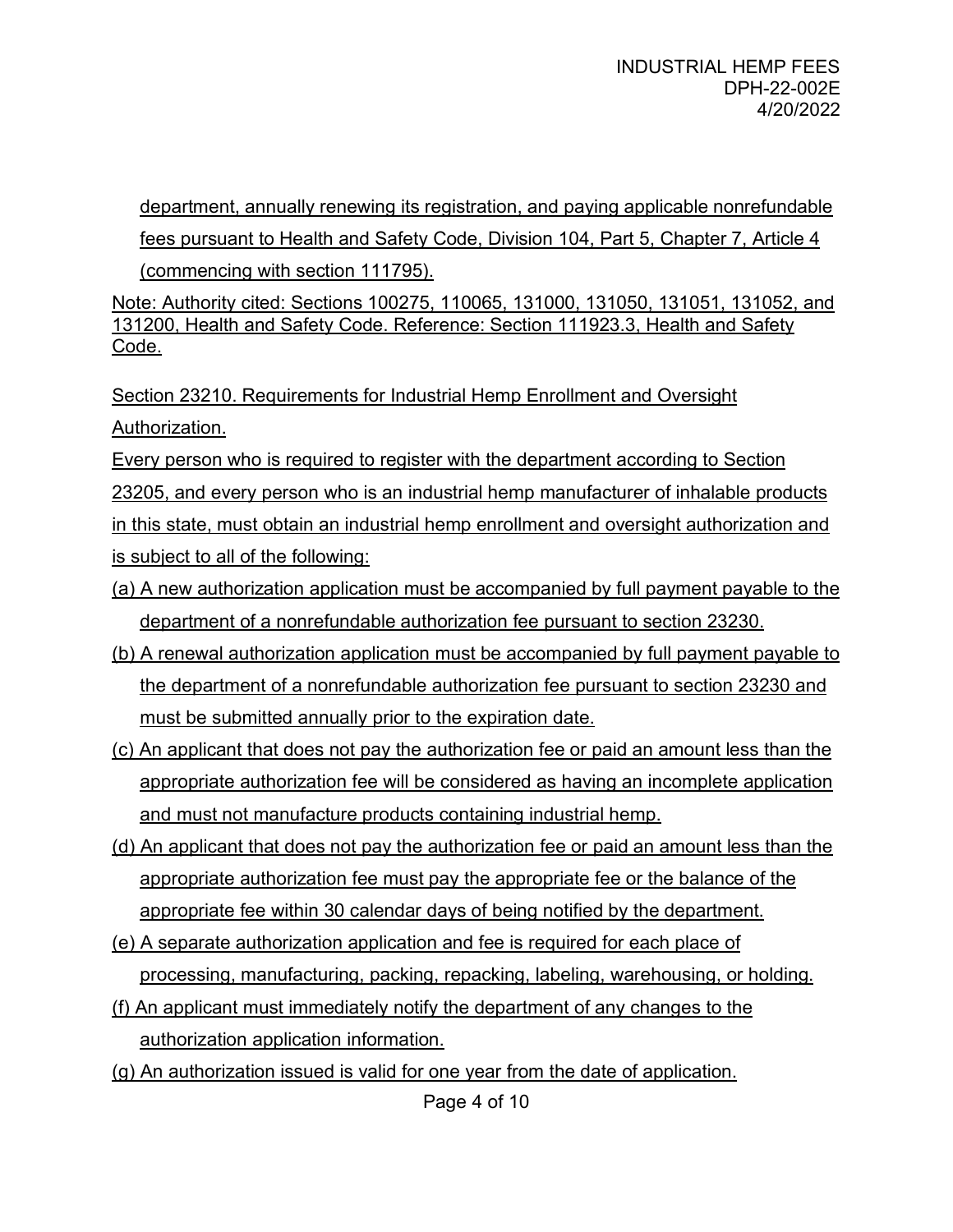(h) An authorization is not transferrable to any other entity, owner, address, or place.

(i) An authorization is considered legal and valid until revoked, suspended, or until the

expiration of the registration.

Note: Authority cited: Sections 100275, 110065, 131000, 131050, 131051, 131052, and 131200, Health and Safety Code. Reference: Section 111923.5, Health and Safety Code.

Section 23215. Application for Industrial Hemp Extract.

New or renewal applicants must provide all requested information on the application including:

- (a) The processed food registration form and fees pursuant to Health and Safety Code, Division 104, Part 5, Chapter 5, Article 2 (commencing with section 110460), and
- (b) The industrial hemp enrollment and oversight authorization form that correctly provides all of the following:
	- information and registration/license information. (1) For out-of-state industrial hemp extract manufacturers: the out-of-state approver
	- (2) For out-of-state and in-state industrial hemp extract manufacturers:
		- (A) All current and proposed industrial hemp sources, including business information of industrial hemp source, location of industrial hemp source, approver information, and registration/license information.
		- (B) Extract types manufactured, packed, or held at the facility.
		- (C)Extract methods.
		- (D)Industrial hemp enrollment and oversight authorization fees.
		- (E) Owner's signature under penalty of perjury for acknowledgments.
		- (F) Owner's printed name, title of owner, and date.
		- (G)An owner may authorize representatives and/or signatories to act on behalf of include all of the following: names, telephone numbers, and email addresses. the company and bind the company. The representative information must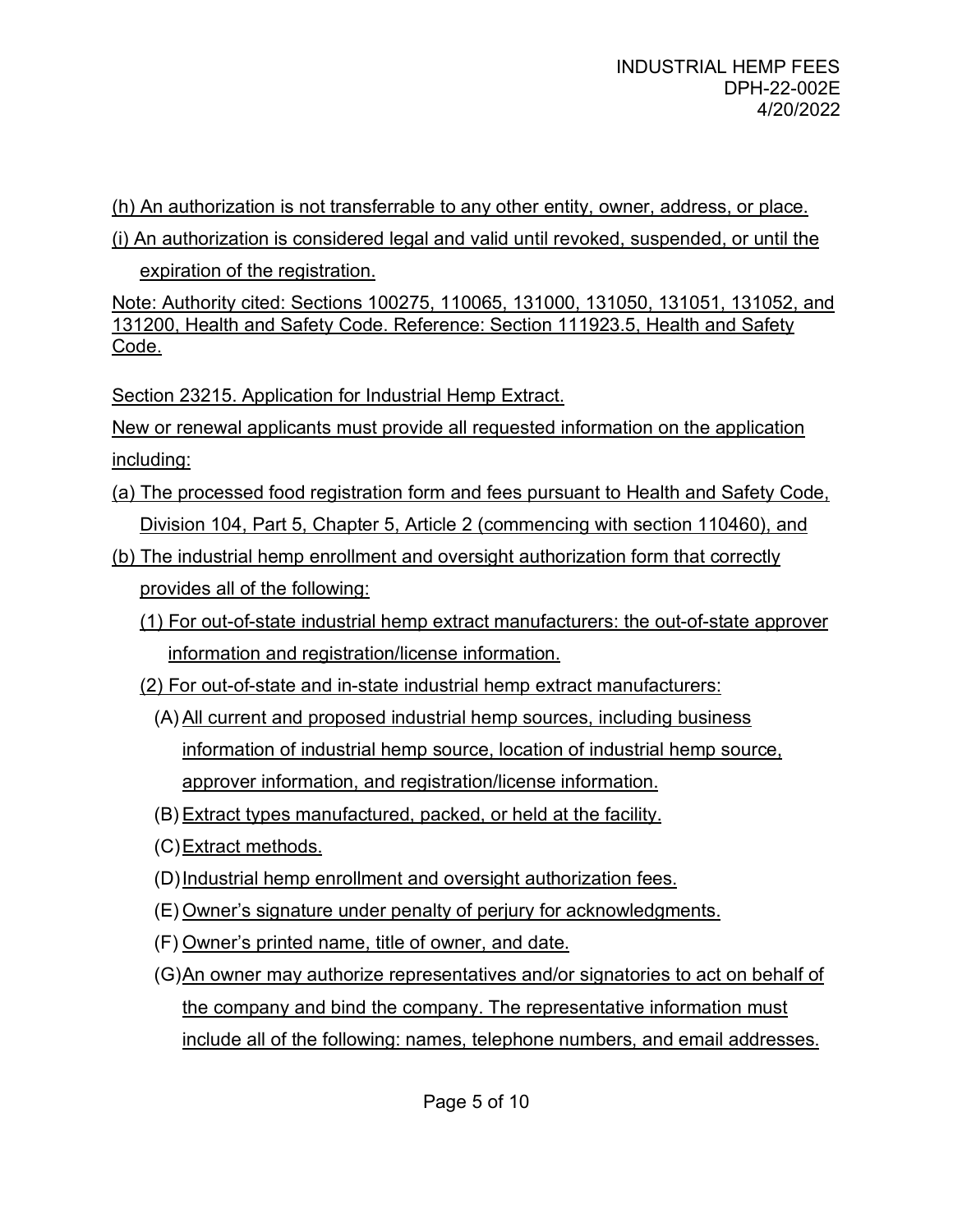Note: Authority cited: Sections 100275, 110065, 131000, 131050, 131051, 131052, and 131200, Health and Safety Code. Reference: Sections 111921, 111923.3, and 111923.5, Health and Safety Code.

Section 23220. Application for Industrial Hemp Human Food, Processed Pet Food, and Cosmetics.

New or renewal applicants must provide all requested information on the application including:

- Chapter 7, Article 4 (commencing with section 111795) for cosmetics; and (a) The processed food registration form and fees pursuant to Health and Safety Code, Division 104, Part 5, Chapter 5, Article 2 (commencing with section 110460) for food, beverage, and dietary supplements; the cannery license form and fees pursuant to Health and Safety Code, Division 104, Part 6, Chapter 8, Article 4 (commencing with section 112750) for acidified and/or low-acid food; the processed pet food license form and fees pursuant to Health and Safety Code, Division 104, Part 6, Chapter 10 (commencing with section 113025) for processed pet food; or the cosmetics registration form and fees pursuant to Health and Safety Code, Division 104, Part 5,
- (b) The industrial hemp enrollment and oversight authorization form that correctly provides all of the following:
	- (1) All products containing industrial hemp that are manufactured, packed, or held at the facility.
	- (2) All current and proposed industrial hemp extract sources, including business information of industrial hemp source, which must be a department-approved source, and department registration/license information.
	- (3) Industrial hemp enrollment and oversight authorization fees.
	- (4) Owner's signature under penalty of perjury for acknowledgments.
	- (5) Owner's printed name, title of owner, and date.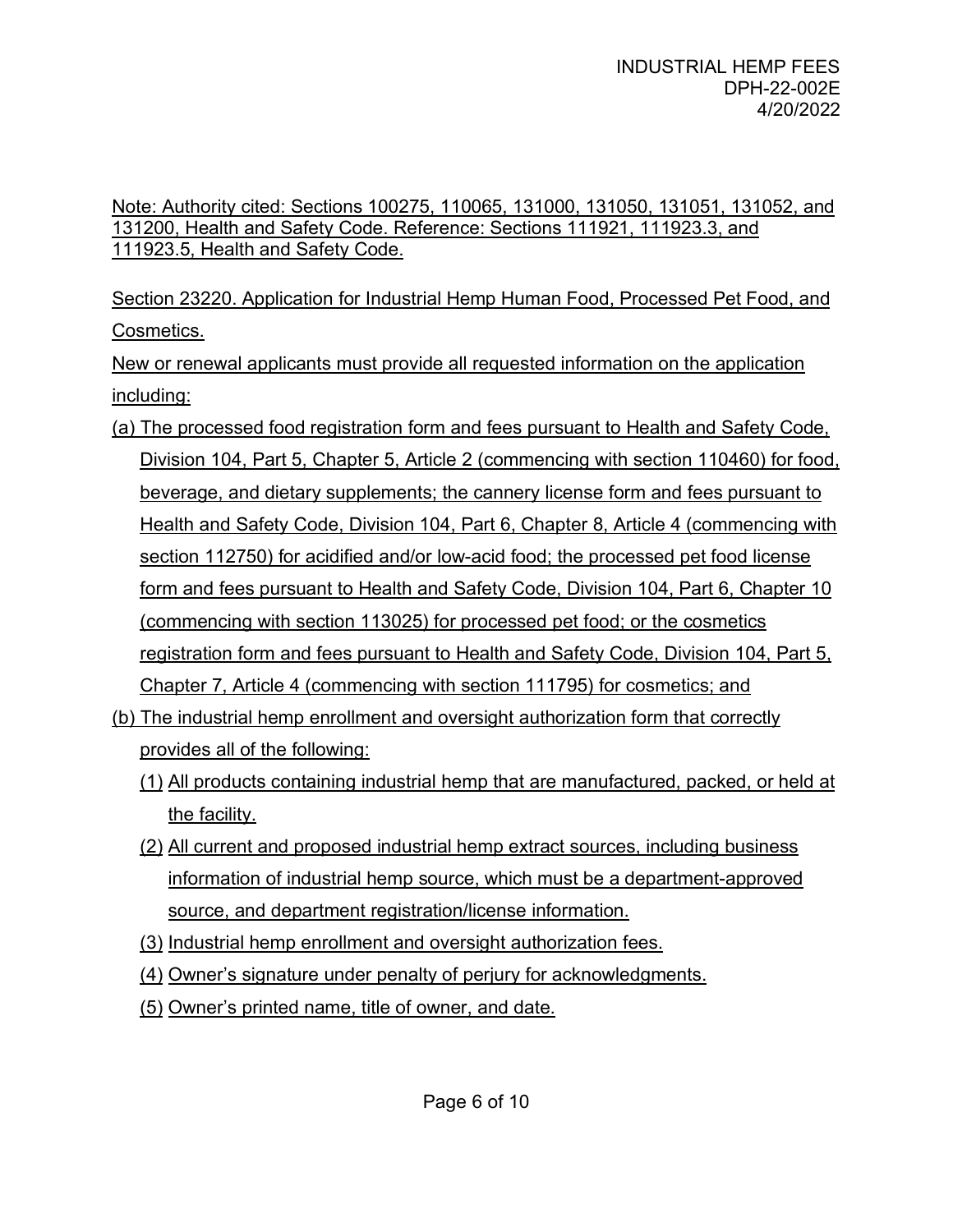(6) An owner may authorize representatives and/or signatories to act on behalf of

the company and bind the company. The representative information must include all of the following: names, telephone numbers, and email addresses.

Note: Authority cited: Sections 100275, 110065, 131000, 131050, 131051, 131052, and 131200, Health and Safety Code. Reference: Sections 110469, 111921, 111923.3, and 111923.5, Health and Safety Code.

Section 23225. Application for Industrial Hemp Inhalable Products.

New or renewal applicants must provide all requested information on the application

including the industrial hemp enrollment and oversight authorization form that correctly

provides all of the following:

(a) Type of applicant.

(b) Previous address (if applicable).

(c) License number (if not new).

- (d) Name of firm.
- (e) Firm name doing business as.
- (f) Facility address.

(g) Mailing address (if different or P.O. Box number).

(h) Country (if other than United States).

(i) Website (URL) (if applicable).

(j) Type of ownership.

- (k) Owner's name or corporate name (if applicable)
- (l) State of incorporation or state of tax filing.

(m) Owners' and officers' and board members' names and titles.

(n) All current and proposed industrial hemp extract sources, including business

information of industrial hemp source, which must be a department-approved source, and department registration/license information.

(o) All inhalable products manufactured, packed, or held at the facility.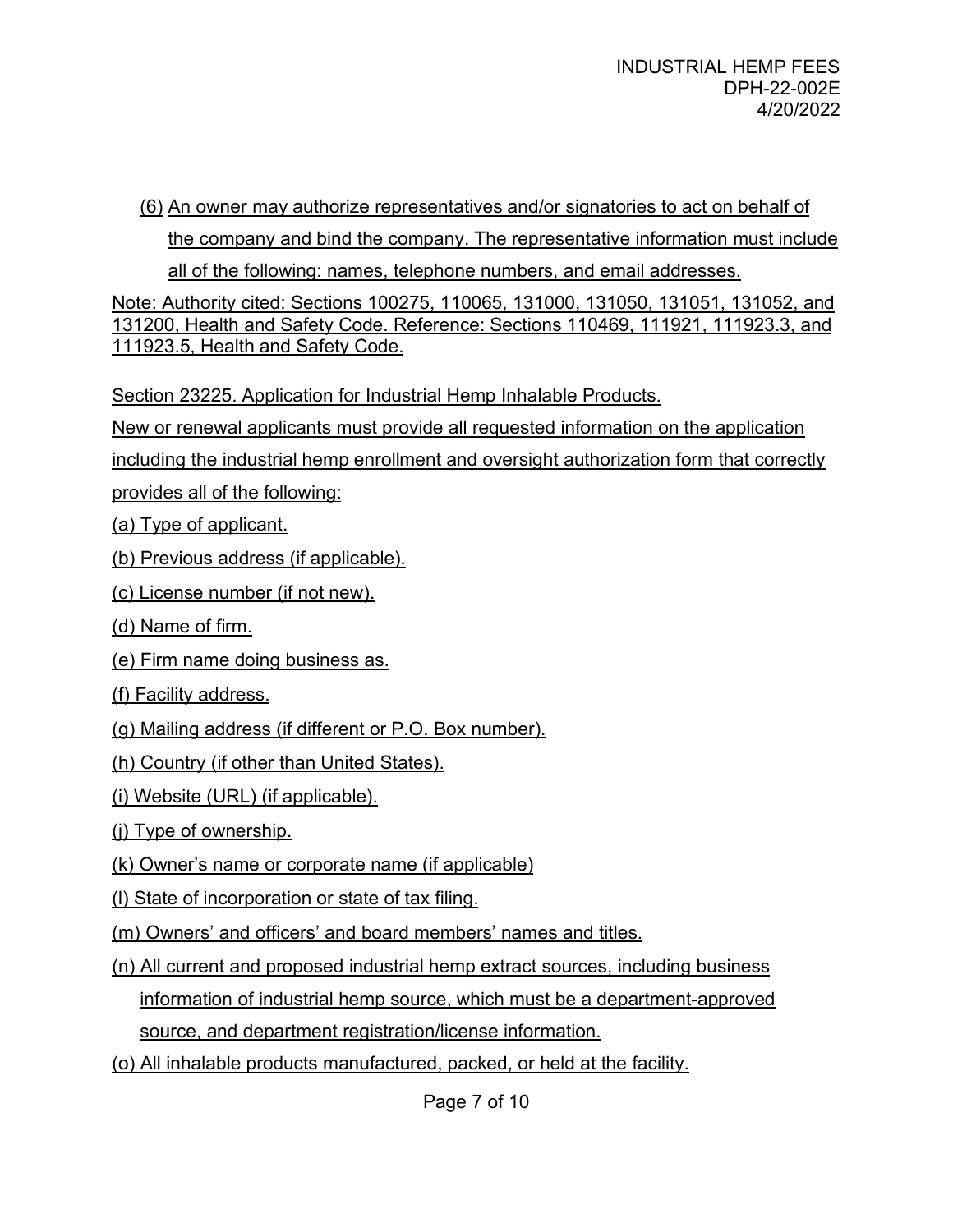(p) Industrial hemp enrollment and oversight authorization fees.

(q) Owner's signature under penalty of perjury for acknowledgements.

(r) Owner's printed name, title of owner, and date.

 the following: names, telephone numbers, and email addresses. (s) An owner may authorize representatives and/or signatories to act on behalf of the company and bind the company. The representative information must include all of

Note: Authority cited: Sections 100275, 110065, 131000, 131050, 131051, 131052, and 131200, Health and Safety Code. Reference: Sections 111921 and 111923.5, Health and Safety Code.

Section 23230. Fees for the Industrial Hemp Enrollment and Oversight Authorization. (a) Calculating gross annual revenue.

 The applicant must calculate gross annual revenue based on the annual gross sales containing industrial hemp for the 12 months preceding the date of application. and revenue from manufacturing, packaging, labeling or otherwise handling products

- (1) If a new applicant does not have prior sales and revenue, the new applicant must base gross annual revenue upon expected sales and revenue during the 12 months following the date of application.
- (2) For a manufacturer that sells or transfers products containing industrial hemp in a non-arm's length transaction, the gross annual revenue for such transactions must be based on the product's fair market value if it were to be sold in an arm's length transaction at wholesale.
- (3) For purposes of this section, an "arm's length transaction" means a sale entered into in good faith and for valuable consideration that reflects the fair market value in the open market between two informed and willing parties, neither under any compulsion to participate in the transaction.

(b) Fees for industrial hemp manufacturers of extract.

(1) The fee for a new or renewal authorization is indicated in the chart below and is based on gross annual revenue as described in subpart (a).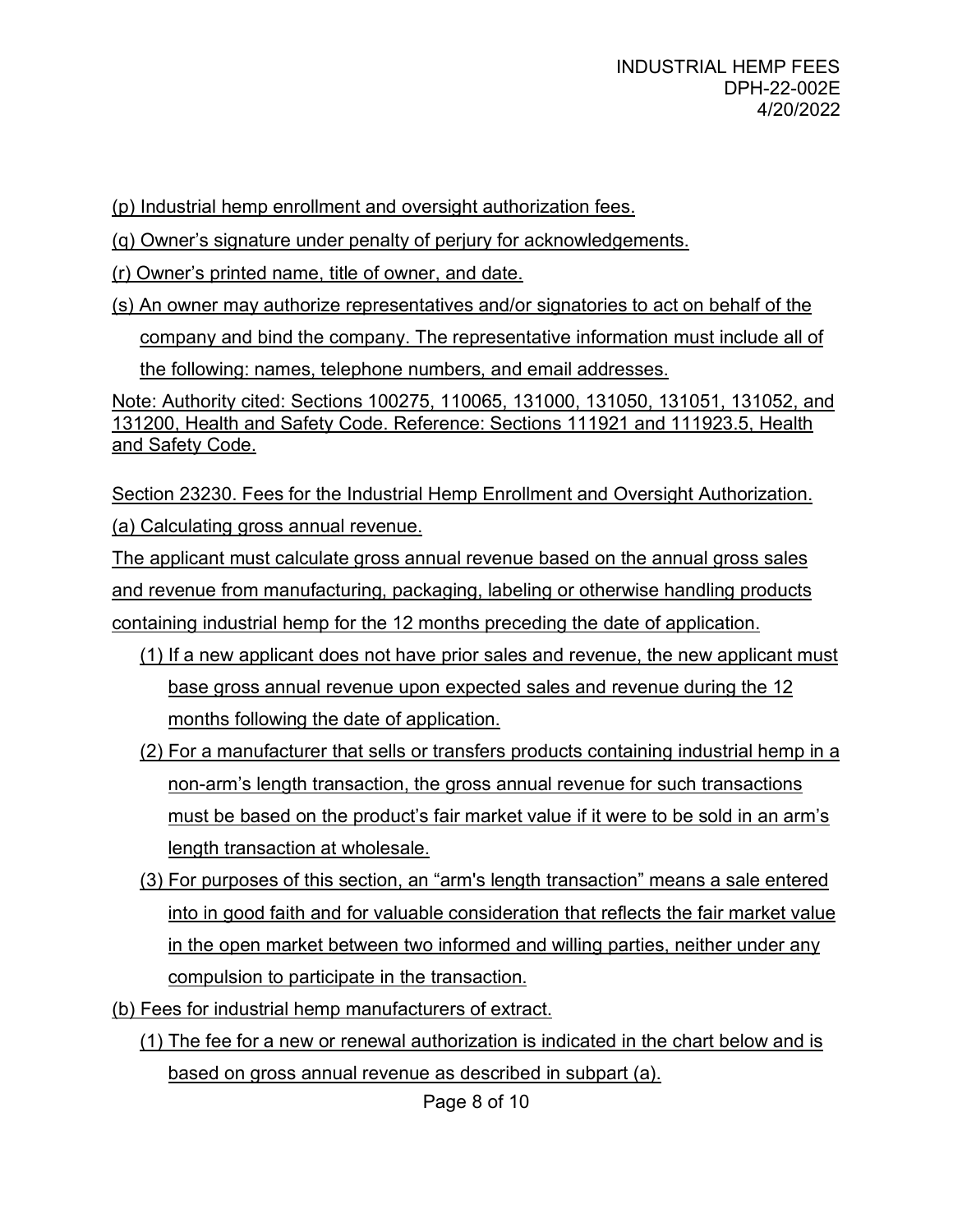| <b>INDUSTRIAL HEMP MANUFACTURERS OF EXTRACT</b> |                                     |                 |  |  |  |  |
|-------------------------------------------------|-------------------------------------|-----------------|--|--|--|--|
| <u>Tier</u>                                     | <b>Gross Annual Revenue</b>         | <b>Extract</b>  |  |  |  |  |
| $\overline{1}$                                  | Less than or equal to \$100,000     | <u>\$2,750</u>  |  |  |  |  |
| $\overline{2}$                                  | \$100,001 to \$500,000              | <u>\$3,500</u>  |  |  |  |  |
| $\overline{3}$                                  | <u>\$500,001 to \$1,500,000</u>     | <u>\$5,000</u>  |  |  |  |  |
| $\overline{4}$                                  | \$1,500,001 to \$3,000,000          | <u>\$7,000</u>  |  |  |  |  |
| $\overline{5}$                                  | <u>\$3,000,001 to \$5,000,000</u>   | <u>\$9,500</u>  |  |  |  |  |
| <u>6</u>                                        | <u>\$5,000,001 to \$10,000,000</u>  | <u>\$13,500</u> |  |  |  |  |
| $\overline{1}$                                  | <u>\$10,000,001 to \$20,000,000</u> | <u>\$18,500</u> |  |  |  |  |
| $\underline{8}$                                 | <u>\$20,000,001 to \$30,000,000</u> | <u>\$24,000</u> |  |  |  |  |
| $\overline{9}$                                  | <u>\$30,000,001 to 50,000,000</u>   | <u>\$32,000</u> |  |  |  |  |
| <u> 10</u>                                      | More than \$50,000,000              | <u>\$42,000</u> |  |  |  |  |

 $fee(s)$ . (2) If also manufacturing human food, processed pet food, cosmetics, or inhalable products, the applicant must obtain authorization for each type of product and submit the appropriate industrial hemp enrollment and oversight authorization

(c) Fees for industrial hemp manufacturers of human food, processed pet food, cosmetics, and inhalable products.

 (1) The fee for a new or renewal authorization is indicated in the chart below and is based on gross annual revenue as described in subpart (a).

**INDUSTRIAL HEMP MANUFACTURERS OF HUMAN FOOD, PROCESSED PET FOOD, COSMETICS, AND INHALABLE PRODUCTS** 

| <b>Tier</b> | <b>Gross Annual Revenue</b>     | Human<br><b>Food</b> | <b>Processed</b><br><b>Pet Food</b> | <b>Cosmetics</b> | <b>Inhalable</b><br><b>Product</b> |
|-------------|---------------------------------|----------------------|-------------------------------------|------------------|------------------------------------|
|             | Less than or equal to \$100,000 | \$1,900              | \$1,300                             | \$1,600          | \$1,700                            |
| ∠           | \$100,001 to \$500,000          | \$2,800              | \$2,000                             | \$2,400          | \$2,600                            |